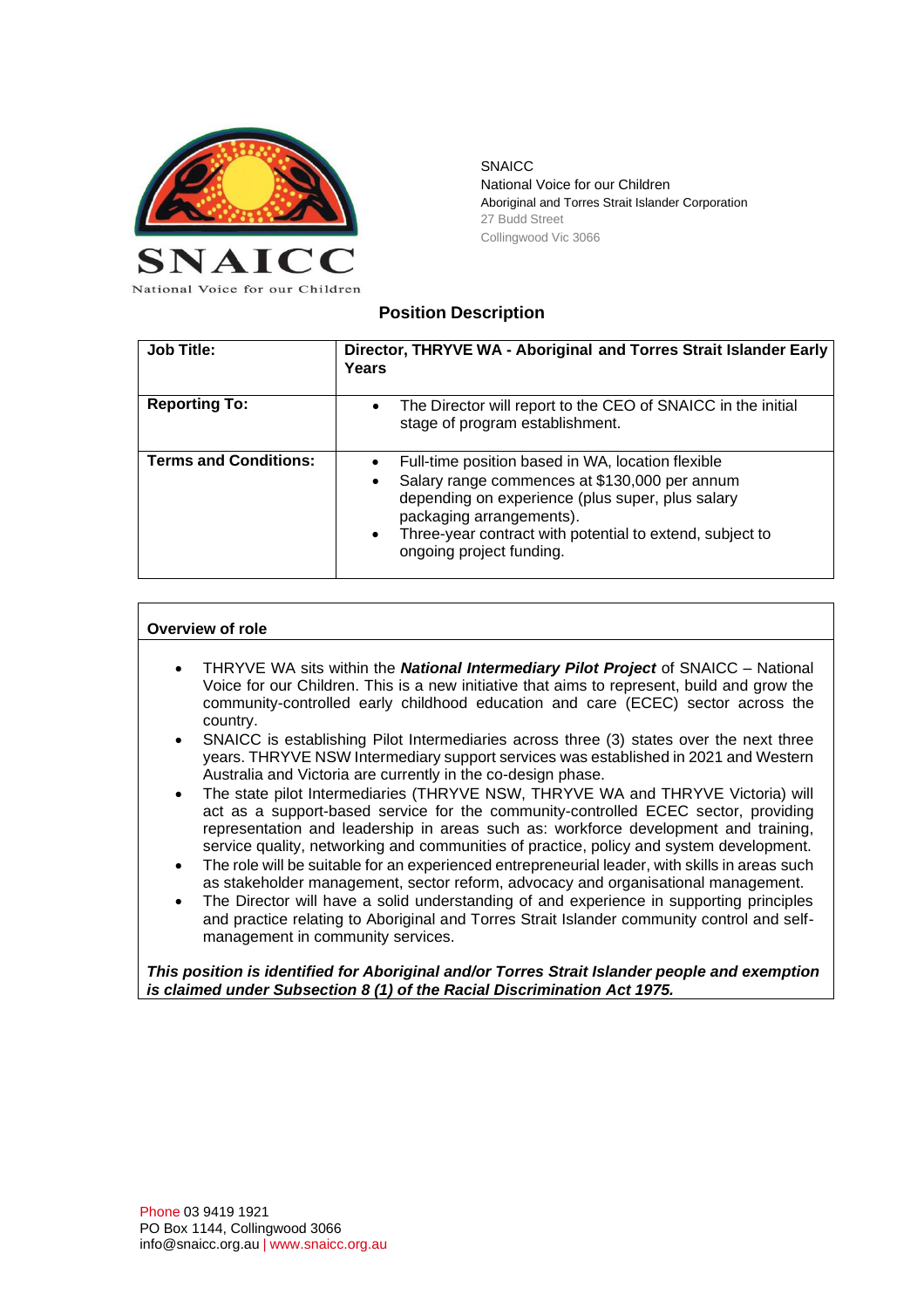| Organisational<br><b>Context</b>         | Established in 1981, SNAICC - National Voice for our Children is the<br>National Peak Body in Australia for Aboriginal and Torres Strait Islander<br>children. SNAICC's vision is that Aboriginal and Torres Strait Islander<br>children, young people and families are protected, our communities<br>determine their own futures, and our cultural identity is valued.<br>We work to amplify the voice of community and the sector for the fulfilment of<br>the rights of our children.<br>SNAICC is governed by a Board of Directors: Aboriginal and Torres Strait<br>Islander leaders from the early years, child safety, development and well- |  |
|------------------------------------------|----------------------------------------------------------------------------------------------------------------------------------------------------------------------------------------------------------------------------------------------------------------------------------------------------------------------------------------------------------------------------------------------------------------------------------------------------------------------------------------------------------------------------------------------------------------------------------------------------------------------------------------------------|--|
|                                          | being sectors.                                                                                                                                                                                                                                                                                                                                                                                                                                                                                                                                                                                                                                     |  |
|                                          | SNAICC plays a key role in the following areas:                                                                                                                                                                                                                                                                                                                                                                                                                                                                                                                                                                                                    |  |
|                                          | Community and sector voice: SNAICC engages with Aboriginal and<br>Torres Strait Islander community and the sector to understand their<br>needs and aspirations and give a strong voice to these perspectives.<br>We also communicate back to and with community on key issues,<br>programs and projects;                                                                                                                                                                                                                                                                                                                                           |  |
|                                          | Research, policy and leadership: SNAICC seeks to understand and<br>$\bullet$<br>share what works to drive better outcomes for Aboriginal and Torres<br>Strait Islander children and families and translate this into policy and<br>practice;                                                                                                                                                                                                                                                                                                                                                                                                       |  |
|                                          | Sector development: SNAICC works with and supports the sector to<br>$\bullet$<br>enhance the quality, access and sustainability of services.                                                                                                                                                                                                                                                                                                                                                                                                                                                                                                       |  |
| <b>Reporting</b><br><b>Relationships</b> | The Director will report to the SNAICC CEO.<br>$\bullet$<br>The Director will work collaboratively with the Intermediary<br>$\bullet$<br>National Pilot Team including the National Program Manager<br>and all State THRYVE Directors, and the SNAICC divisions on<br>various projects and programs.<br>The Director will liaise as necessary with others including<br>٠<br>members of the SNAICC Board and Council, and strategic<br>partners.                                                                                                                                                                                                    |  |
| <b>SNAICC Funding</b>                    | SNAICC is primarily government-funded.<br>$\bullet$<br>Funding is also obtained from other sources through project<br>$\bullet$<br>submissions, philanthropic contributions, and applications to<br>non-government organisations.<br>As with all SNAICC staff, this position is subject to ongoing funding.                                                                                                                                                                                                                                                                                                                                        |  |
| <b>Travel</b>                            | The THRYVE WA office is still to be established. The location can<br>$\bullet$<br>be flexible and subject to CEO endorsement.<br>Travel is required to understand the needs of and support WA<br>٠<br>Aboriginal and Torres Strait Islander early learning services, as well<br>as to engage with decision-makers at a state and federal level.                                                                                                                                                                                                                                                                                                    |  |
| <b>Key Duties</b>                        | <b>Executive leadership and management</b>                                                                                                                                                                                                                                                                                                                                                                                                                                                                                                                                                                                                         |  |
|                                          | Lead the establishment of an innovative statewide WA support service<br>(THRYVE WA) that will support the quality, growth and development<br>of WA Aboriginal and Torres Strait Islander community-controlled early<br>years services                                                                                                                                                                                                                                                                                                                                                                                                              |  |
|                                          | Lead all service operations and management, including<br>the<br>establishment of structures, processes and procedures                                                                                                                                                                                                                                                                                                                                                                                                                                                                                                                              |  |
|                                          | Lead THRYVE WA's contribution to the evaluation of the National<br>Intermediary Pilot.                                                                                                                                                                                                                                                                                                                                                                                                                                                                                                                                                             |  |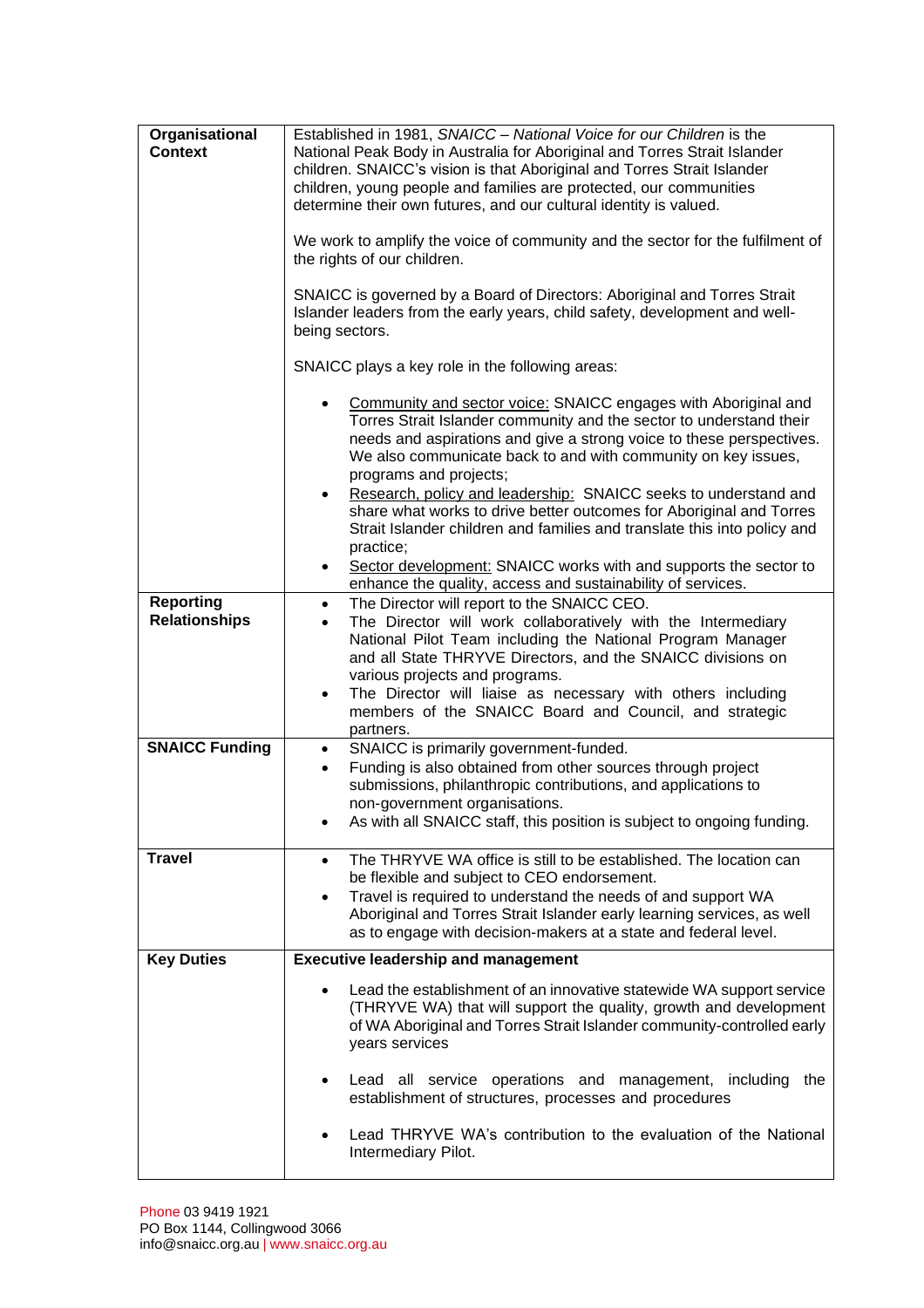| $\bullet$ | Employ staff, establish and maintain positive, culturally safe and high<br>performing work culture, and oversee daily operations of service.                                                                                                                                                                                                                                                     |
|-----------|--------------------------------------------------------------------------------------------------------------------------------------------------------------------------------------------------------------------------------------------------------------------------------------------------------------------------------------------------------------------------------------------------|
| $\bullet$ | Align and build capability of team to ensure high quality delivery of<br>service strategy in a cohesive, consistent and effective manner.                                                                                                                                                                                                                                                        |
| $\bullet$ | Advocate for the priority needs and interests of WA Aboriginal early<br>years services.                                                                                                                                                                                                                                                                                                          |
|           | Collaborate with SNAICC staff on SNAICC's national approach to<br>supporting and advocating for the community-controlled early<br>years sector.                                                                                                                                                                                                                                                  |
|           | <b>Creation of strategic partnerships</b>                                                                                                                                                                                                                                                                                                                                                        |
|           | Establish and maintain strong and ongoing relationships with key<br>partners and stakeholders. This includes the participating WA<br>Aboriginal early years' service leaders to ensure that all service<br>activities reflect and support the strengths of Aboriginal and Torres<br>Strait Islander leadership and control in service delivery, and address<br>participating service priorities. |
|           | Identify and lead engagement with relevant partners in early<br>education, education, family support, health and other relevant<br>sectors.                                                                                                                                                                                                                                                      |
|           | <b>Entrepreneurial, business and fundraising skills</b>                                                                                                                                                                                                                                                                                                                                          |
| $\bullet$ | Drive innovation, including over time expansion to other models<br>of Aboriginal early years services and the development of new<br>Aboriginal early learning services.                                                                                                                                                                                                                          |
| $\bullet$ | Design and implement a business plan and fundraising strategies<br>to generate sustainable income for the ongoing operation of the<br>service.                                                                                                                                                                                                                                                   |
|           | Periodically review and improve processes to achieve service<br>objectives.                                                                                                                                                                                                                                                                                                                      |
|           | Manage timelines, resources, budgets and the quality and effective<br>completion of all deliverables.                                                                                                                                                                                                                                                                                            |
|           | Manage relationships with project funders, including philanthropists<br>and government funders and complete project reporting as<br>required.                                                                                                                                                                                                                                                    |
|           | Strategic advice, facilitation and problem solving                                                                                                                                                                                                                                                                                                                                               |
|           | Provide strategic advice to participating WA Aboriginal early<br>learning services, and support problem solving and development of<br>solutions.                                                                                                                                                                                                                                                 |
|           | Other duties as required                                                                                                                                                                                                                                                                                                                                                                         |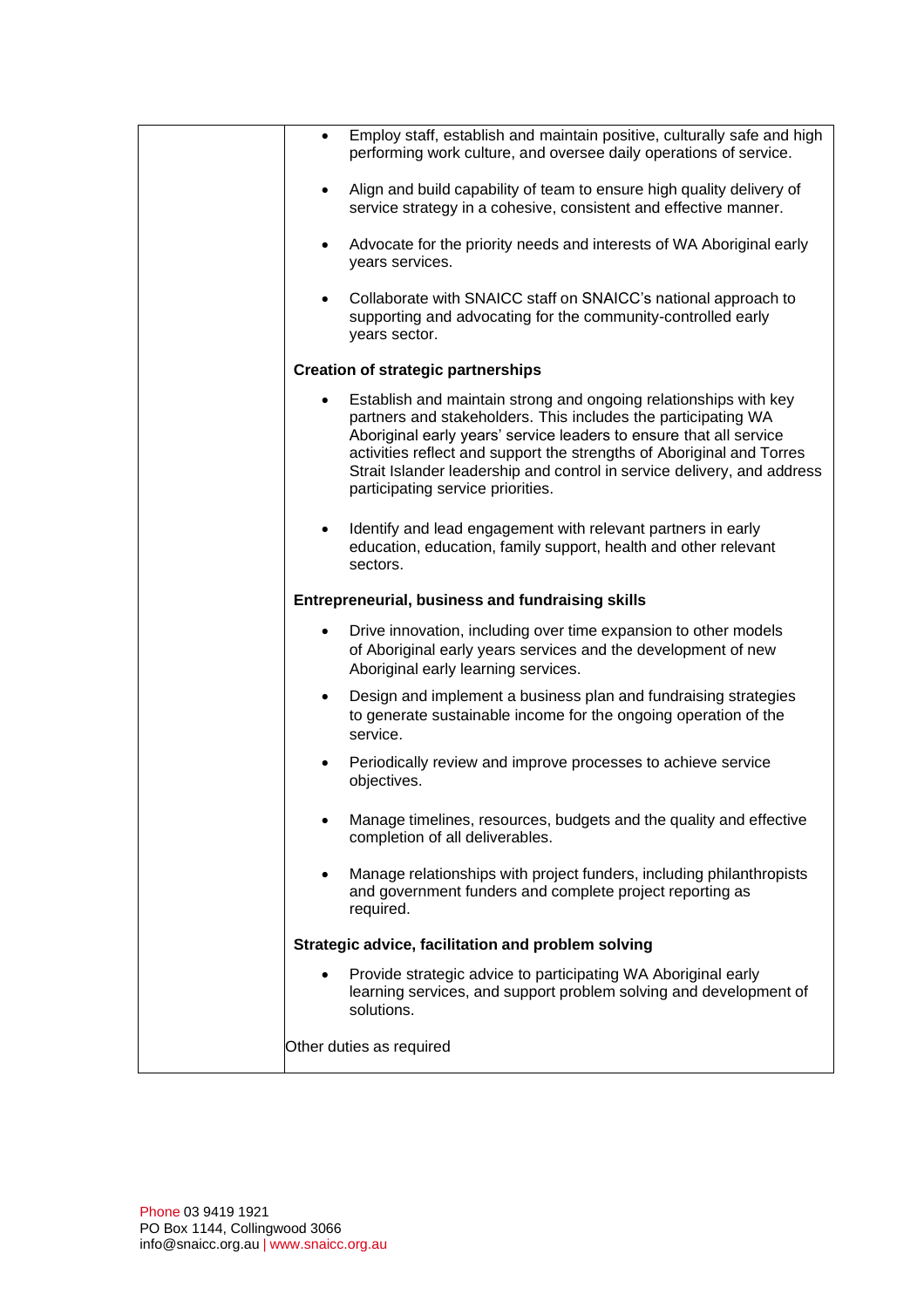## **KEY SELECTION CRITERIA**

This is a critical leadership role, responsible for the creation, development, management and financial sustainability of a statewide WA Aboriginal and Torres Strait Islander early learningsupport service.

We are looking for an enthusiastic and accomplished Aboriginal or Torres Strait Islander entrepreneur, with business development and leadership experience, who can support a thrivingWA Aboriginal and Torres Strait Islander early learning sector that enables children and families to thrive.

Your values, vision and approach are just as important as the skills and experience that you bringto the role.

- 1. Aboriginal and Torres Strait Islander background with broad knowledge and a solid understanding of issues impacting upon Aboriginal and Torres Strait Islander children andfamilies, and commitment to the rights, needs and aspirations of Aboriginal and Torres Strait Islander children and families.
- 2. Strong leadership skills and significant experience in a senior management position,including:
	- o strategic leadership of an organisation and staff
	- o development of strategic, business and operational plans
	- o evidence of fundraising skills and experience and understanding of financialsustainability and financial management.
- 3. Demonstrated experience in the successful establishment of an innovation, organisation orbusiness.
- 4. Knowledge of workplace obligations and experience in leading and cultivating workplace practices and behaviours that promote, support and maintain a safe, healthy, equitable, diverse and respectful workplace.
- 5. Demonstrated capacity to establish and maintain effective collaborative professional relationship and partnerships with a broad range of stakeholders across nongovernment, government, philanthropic, and Aboriginal and Torres Strait Islander community.
- 6. Demonstrated advocacy skills, including the ability to engage with and influencegovernment.
- 7. Outcomes oriented and capacity to deliver meaningful results while valuing culture,difference and diversity.
- 8. Working knowledge of early childhood education and care (ECEC) policies and the serviceoperational context in Australia, or the capacity to develop this quickly.
- 9. Relevant tertiary qualifications and experience in education, health, management,business or a relevant field.

## **FURTHER INFORMATION AND CLOSING DATE**

Applications are required by **9am AEST on Monday 6 June 2022.**

Applications must include:

- a brief **cover letter** outlining why you are applying for the position
- written responses to how you meet each of the key selection criteria, including short examples demonstrating your proficiency for each criteria